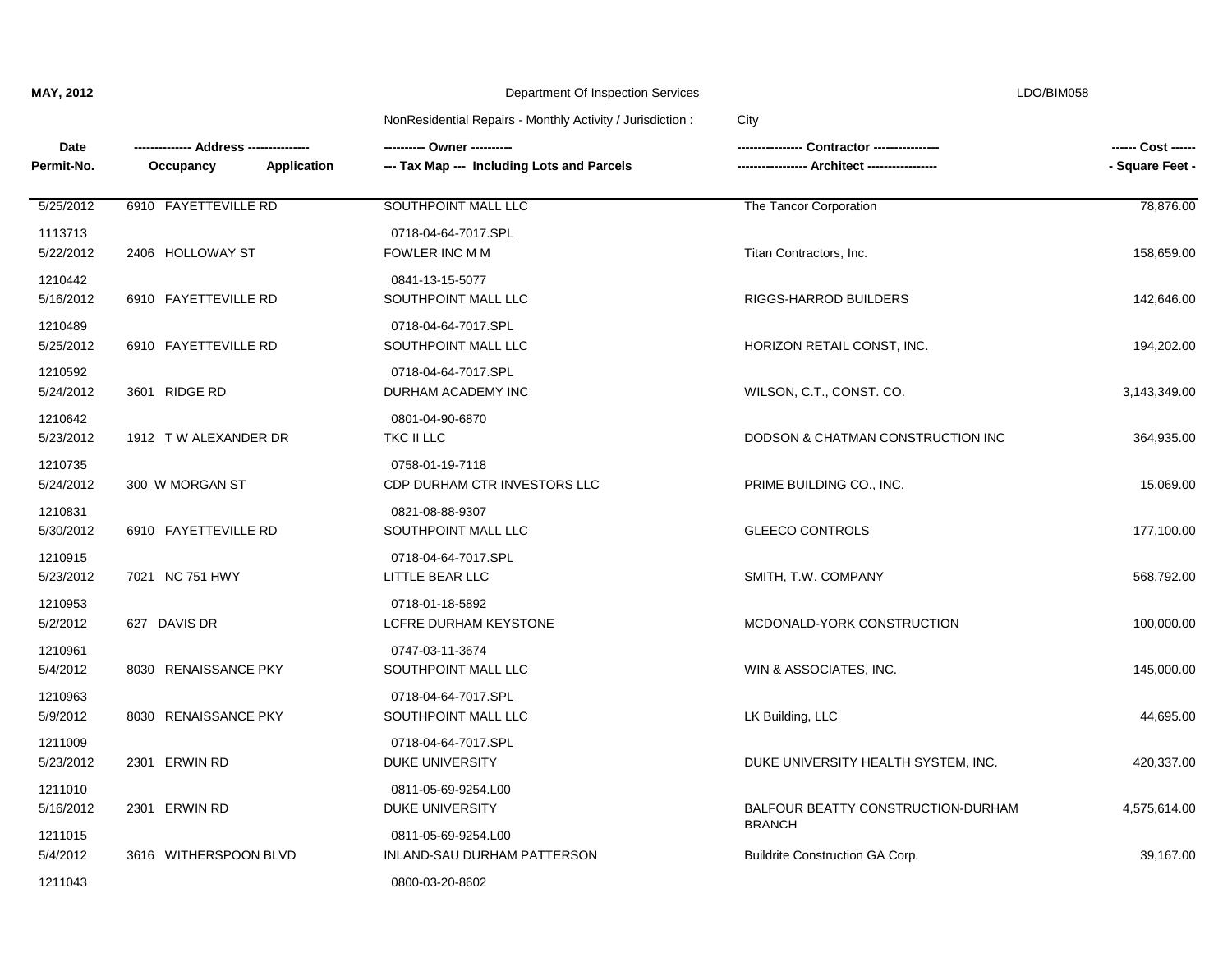| Date<br>Permit-No.   | Application<br>Occupancy | ---------- Owner ----------<br>--- Tax Map --- Including Lots and Parcels |                                       | ------ Cost ------<br>- Square Feet - |
|----------------------|--------------------------|---------------------------------------------------------------------------|---------------------------------------|---------------------------------------|
| 5/3/2012             | 209 N CHURCH ST          | <b>COETZEE CHARL J</b>                                                    | APPERCEPTION - DESIGN-BUILD, INC.     | 52,200.00                             |
| 1211068<br>5/25/2012 | 201 TRENT DR             | 0821-12-97-8292<br><b>DUKE UNIVERSITY</b>                                 | <b>KBR Building Group, LLC</b>        | 390,672.00                            |
| 1211075<br>5/18/2012 | 430 DAVIS DR             | 0811-05-69-9254.L00<br><b>KEYSTONE 300 LLC</b>                            | BEAM, J. D., INC.                     | 38,771.00                             |
| 1211076<br>5/15/2012 | 2525 MERIDIAN PKWY       | 0747-03-03-2409.SPL<br>AREP MERIDIAN I LLC                                | BEAM, J. D., INC.                     | 46,526.00                             |
| 1211078<br>5/16/2012 | 3643 N ROXBORO ST        | 0728-01-96-8119<br><b>COUNTY OF DURHAM</b>                                | RILEY CONTRACTING GROUP               | 325,000.00                            |
| 1211137<br>5/15/2012 | 3511 SHANNON RD          | 0823-17-82-9096<br>VALLEY VIEW OFFICE LLC                                 | RED RHINO COMPANY                     | 38,493.00                             |
| 1211181<br>5/3/2012  | 1821 HILLANDALE RD       | 0810-14-34-5323<br><b>GLENWOOD HILLANDALE COMPANY</b>                     | GLENWOOD CONSTRUCTION CO., INC.       | 22,454.00                             |
| 1211182<br>5/15/2012 | 3519 WITHERSPOON BLVD    | 0813-08-80-7447<br>INLAND-SAU DURHAM PATTERSON                            | VORTEX CONSTRUCTION CO., LLC          | 65,425.00                             |
| 1211183<br>5/15/2012 | 2500 MERIDIAN PKWY       | 0800-03-30-3777<br>AREP MERIDIAN I LLC                                    | BEAM, J. D., INC.                     | 33,328.00                             |
| 1211184<br>5/14/2012 | 4121 SURLES CT           | 0738-01-16-4841<br><b>EMC CORPORATION</b>                                 | DPR CONSTRUCTION, INC                 | 28,985.00                             |
| 1211185<br>5/15/2012 | 6910 FAYETTEVILLE RD     | 0747-04-51-5603<br>SOUTHPOINT MALL LLC                                    | Scorpio Construction, Inc.            | 201,726.00                            |
| 1211191<br>5/29/2012 | 6910 FAYETTEVILLE RD     | 0718-04-64-7017.SPL<br>SOUTHPOINT MALL LLC                                | ELDER-JONES, INC.                     | 245,478.00                            |
| 1211201<br>5/25/2012 | 7806 NC 751 HWY          | 0718-04-64-7017.SPL<br><b>WESTPOINT AT 751 LLC</b>                        | Montgomery Development Carolina Corp. | 447,615.00                            |
| 1211208<br>5/25/2012 | 721 BROAD ST             | 0718-03-13-7233<br><b>ENO VENTURES LLC</b>                                | MIXON CONSTRUCTION CO, INC            | 122,910.00                            |
| 1211228<br>5/25/2012 | 3438 HILLSBOROUGH RD     | 0822-18-32-6362<br>COUCH LEAMON F JR FAMILY                               | DUKE UNIVERSITY HEALTH SYSTEM, INC.   | 247,000.00                            |
| 1211242              |                          | 0812-11-56-8795                                                           |                                       |                                       |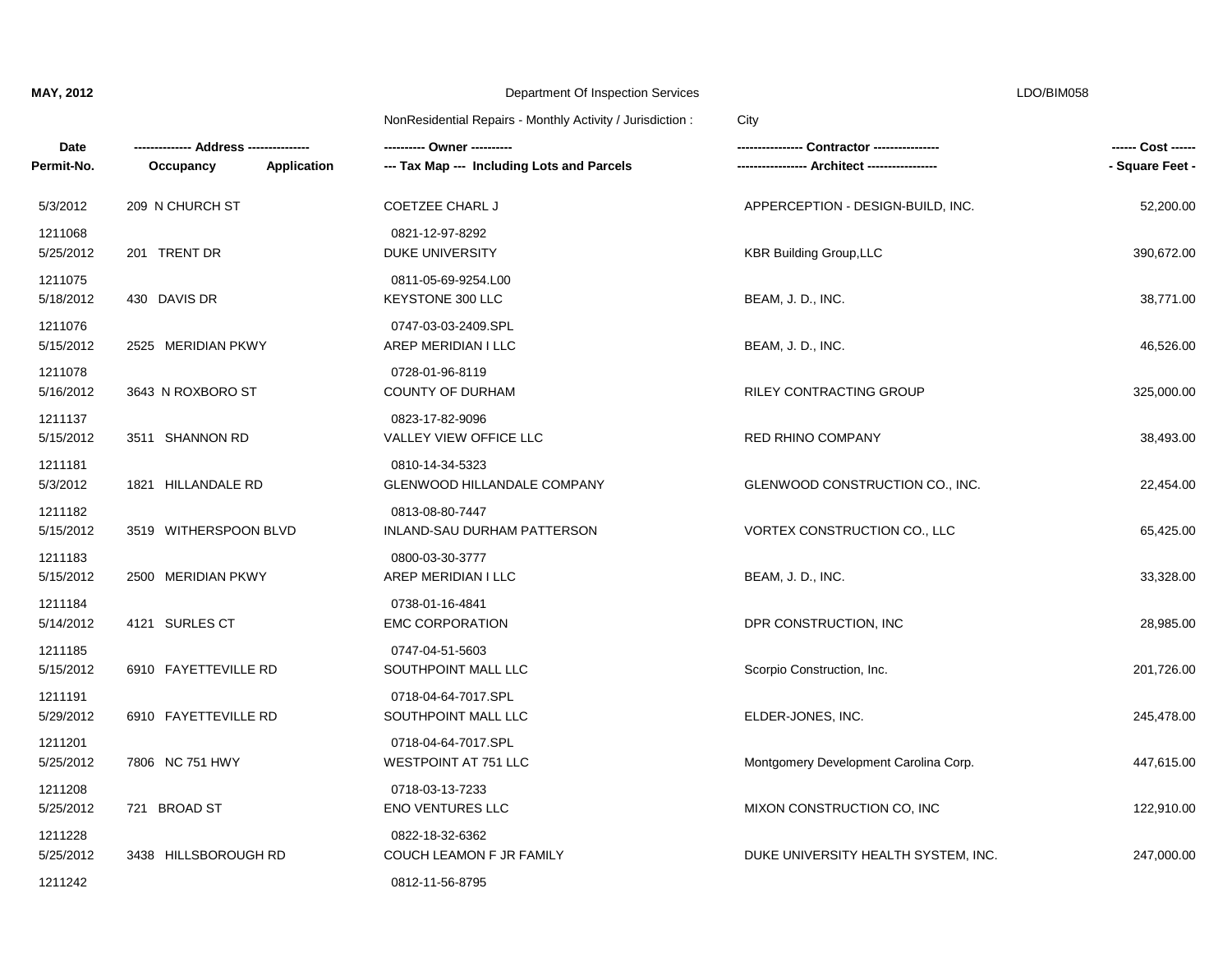| Date<br>Permit-No.   | Application<br>Occupancy | --- Tax Map --- Including Lots and Parcels            | Contractor ----------------         | ------ Cost ------<br>- Square Feet - |
|----------------------|--------------------------|-------------------------------------------------------|-------------------------------------|---------------------------------------|
| 5/11/2012            | 6910 FAYETTEVILLE RD     | SOUTHPOINT MALL LLC                                   | AMERICAN ARTISAN CONSTRUCTORS       | 12,974.00                             |
| 1211243<br>5/25/2012 | 4022 STIRRUP CREEK DR    | 0718-04-64-7017.SPL<br>TRIANGLE BUSINESS CENTER       | ENGINEERED CONSTRUCTION COMPANY     | 97,840.00                             |
| 1211262<br>5/18/2012 | 1324 CAMPUS DR           | 0748-02-68-3445<br>DUKE UNIVERSITY                    | ROMEO GUEST ASSOC. INC              | 186,595.00                            |
| 1211279<br>5/21/2012 | 6224 FAYETTEVILLE RD     | 0822-07-41-9440<br>DORNS SHERRI SUTTON TRUSTEE        | CARR & ASSOCIATES, LTD.             | 22,783.00                             |
| 1211280<br>5/2/2012  | 107 S DRIVER ST          | 0718-02-97-6429.019<br>TRIANGLE RESIDENTIAL OPTIONS   | WILSON, C.T., CONST. CO.            | 1.00                                  |
| 1211281<br>5/2/2012  | 3500 N ROXBORO RD        | 0831-15-63-4409<br><b>GS II OXFORD COMMONS LLC</b>    | TROSA, INC.                         | 1.00                                  |
| 1211282<br>5/4/2012  | 4126 UNIVERSITY DR       | 0833-17-12-3953<br>INLAND SOUTHEAST SOUTH SQUARE      | Bridgestone/Firestone               | 1.00                                  |
| 1211290<br>5/3/2012  | 1821 HILLANDALE RD       | 0810-01-15-9979<br><b>GLENWOOD HILLANDALE COMPANY</b> | <b>RESOLUTE BUILDING CO</b>         | 11,922.00                             |
| 1211293<br>5/3/2012  | 1821 HILLANDALE RD       | 0813-08-80-7447<br><b>GLENWOOD HILLANDALE COMPANY</b> | RESOLUTE BUILDING CO                | 48,808.00                             |
| 1211294<br>5/4/2012  | 359 BLACKWELL ST         | 0813-08-80-7447<br>DIAMOND VIEW III LLC               | Lend Lease US Construction Inc.     | 500.00                                |
| 1211319<br>5/4/2012  | 324 BLACKWELL ST         | 0821-12-86-4216<br>A J FLETCHER FOUNDATION            | Lend Lease US Construction Inc.     | 5,000.00                              |
| 1211320<br>5/30/2012 | 329 W MAIN ST            | 0821-12-86-0656<br><b>SCHAUMAN SALLY</b>              | W.D. OSBORNE GENERAL CONTRACTOR     | 9,981.00                              |
| 1211323<br>5/9/2012  | 5416 PAGE RD             | 0821-08-87-5611.000<br><b>IMPERIAL POINT II LLC</b>   | PROGRESSIVE CONTRACTING CO., INC.   | 2,000.00                              |
| 1211333<br>5/23/2012 | 100 GOLDEN DR            | 0747-04-44-8795<br>DUKE UNIVERSITY HEALTH SYSTEM      | DUKE UNIVERSITY HEALTH SYSTEM, INC. | 94,192.00                             |
| 1211336<br>5/16/2012 | 201 TRENT DR             | 0812-01-09-6364<br>DUKE UNIVERSITY                    | DUKE UNIVERSITY HEALTH SYSTEM, INC. | 123,284.00                            |
| 1211337              |                          | 0811-05-69-9254.L00                                   |                                     |                                       |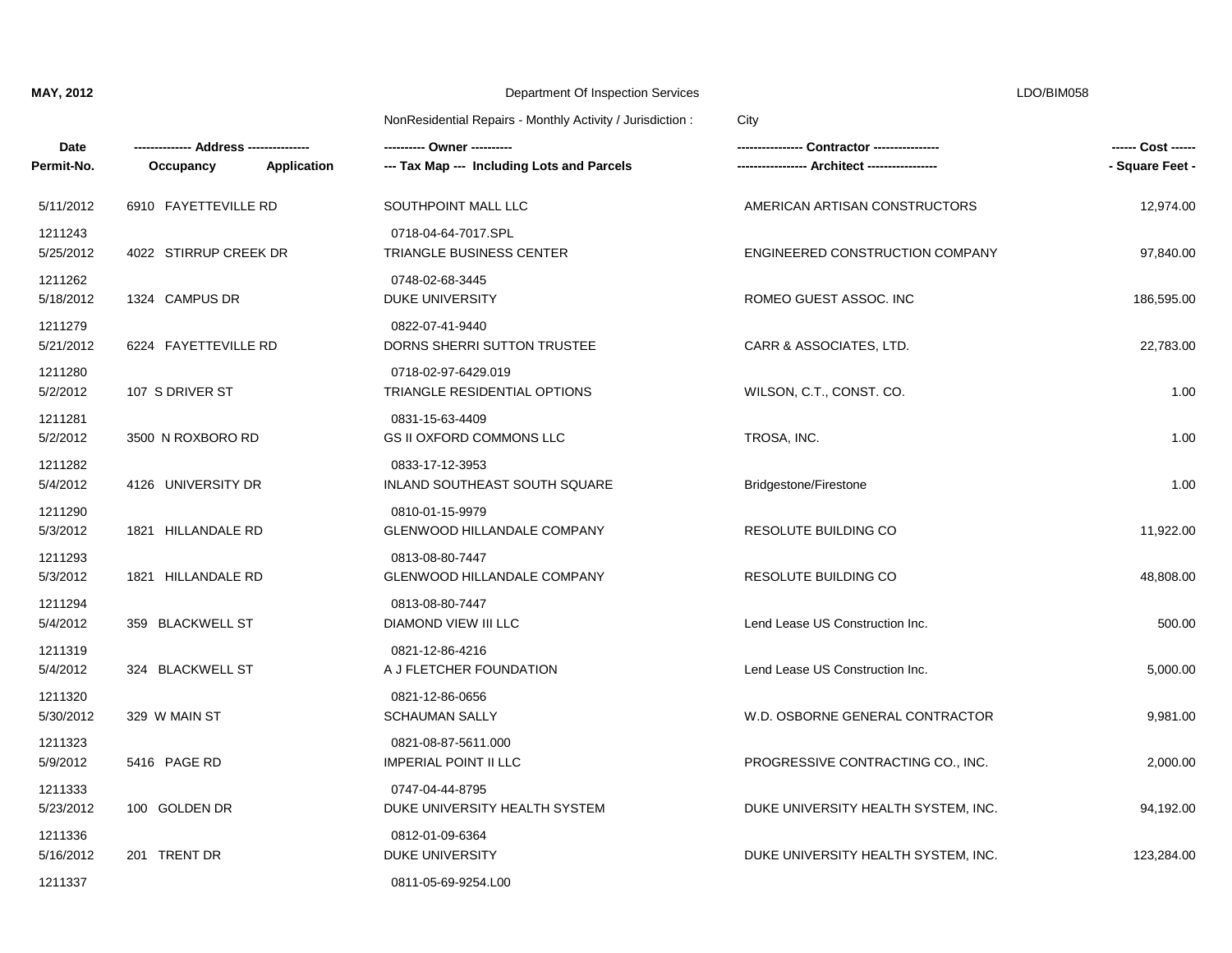| Date<br>Permit-No.   | Occupancy<br><b>Application</b> | --- Tax Map --- Including Lots and Parcels                | <b>Contractor</b> ---------------            | ------ Cost ------<br>- Square Feet - |
|----------------------|---------------------------------|-----------------------------------------------------------|----------------------------------------------|---------------------------------------|
| 5/29/2012            | 201 TRENT DR                    | DUKE UNIVERSITY                                           | <b>KBR Building Group, LLC</b>               | 710,000.00                            |
| 1211340<br>5/22/2012 | 201 TRENT DR                    | 0811-05-69-9254.L00<br><b>DUKE UNIVERSITY</b>             | <b>KBR Building Group, LLC</b>               | 1.00                                  |
| 1211345<br>5/18/2012 | 608 MORREENE RD                 | 0811-05-69-9254.L00<br><b>NUGRAF LLC</b>                  | RESOLUTE BUILDING CO                         | 70,682.00                             |
| 1211370<br>5/11/2012 | 4603 DURHAM CHAPEL HILL BLVD    | 0812-14-24-3553<br>M M FOWLER INC                         | Keystone Fireworks (Keystone Novelties, LLC) | 1.00                                  |
| 1211378<br>5/21/2012 | 201 TRENT DR                    | 0800-04-64-8513<br>DUKE UNIVERSITY                        | DUKE UNIVERSITY HEALTH SYSTEM, INC.          | 357,309.00                            |
| 1211379<br>5/16/2012 | 6910 FAYETTEVILLE RD            | 0811-05-69-9254.L00<br>SOUTHPOINT MALL LLC                | Paladin Construction, LLC                    | 150,000.00                            |
| 1211391<br>5/15/2012 | 3930 DURHAM CHAPEL HILL BLVD    | 0718-04-64-7017.SPL<br>CAPITAL CITY DEVELOPMENT INC       | <b>GRAND RENTAL STATION</b>                  | 600.00                                |
| 1211403<br>5/18/2012 | 4215 UNIVERSITY DR              | 0810-06-28-8208<br>PARKWAY PLAZA UY LLC                   | <b>Brookwood Builders Inc</b>                | 237,606.00                            |
| 1211405<br>5/25/2012 | 6815 FAYETTEVILLE RD            | 0810-14-25-2315<br>RENAISSANCE RETAIL LLC                 | GRIFFIN, D.H. CONSTRUCTION                   | 16,000.00                             |
| 1211411<br>5/16/2012 | 601 FINSBURY ST                 | 0718-04-84-7061.L00<br><b>CADIGAN PATRICK</b>             | NorthView Construction, LLC                  | 500.00                                |
| 1211422<br>5/23/2012 | 3400 WESTGATE DR                | 0747-01-06-0170.036<br>WACHOVIA BANK OF NC NA TRUSTEE     | ATLANTIC RETAIL CONSTRUCTION                 | 30,000.00                             |
| 1211434<br>5/21/2012 | 1821 HILLANDALE RD              | 0810-01-16-0566.L00<br><b>GLENWOOD HILLANDALE COMPANY</b> | RESOLUTE BUILDING CO                         | 10,000.00                             |
| 1211436<br>5/21/2012 | 1821 HILLANDALE RD              | 0813-08-80-7447<br>GLENWOOD HILLANDALE COMPANY            | RESOLUTE BUILDING CO                         | 75,000.00                             |
| 1211438<br>5/25/2012 | 1821 HILLANDALE RD              | 0813-08-80-7447<br>GLENWOOD HILLANDALE COMPANY            | RESOLUTE BUILDING CO                         | 385,500.00                            |
| 1211439<br>5/22/2012 | 4011 UNIVERSITY DR              | 0813-08-80-7447<br><b>TICON INC</b>                       | Spectrum Financial Systems, Inc.             | 9,500.00                              |
| 1211445              |                                 | 0810-10-26-9227                                           |                                              |                                       |